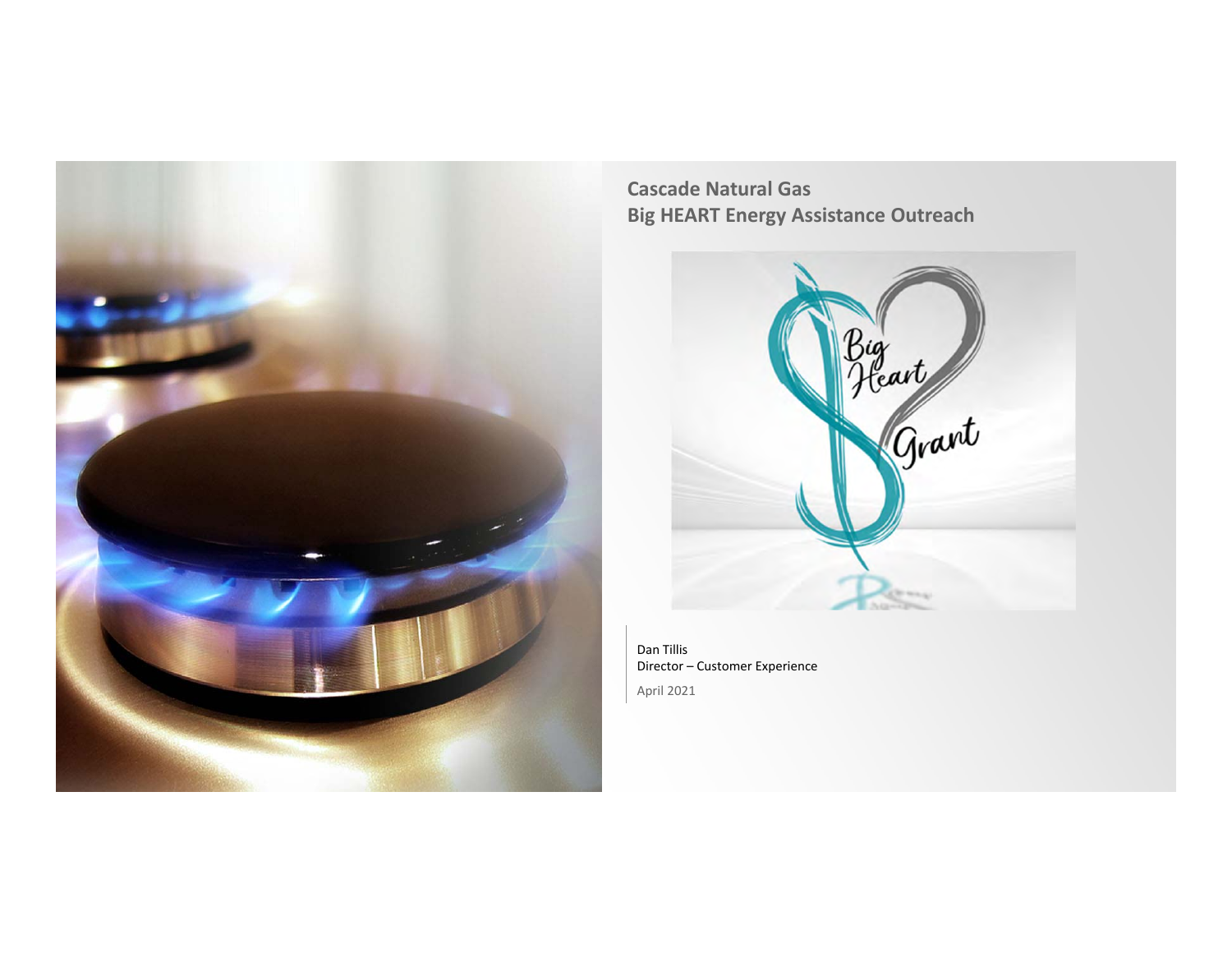**Q** Automated Calls

 $\Box$  Email

**Outreach sent to customers after automaticgrant/credit issued on account**

 $\Box$  Letter (English and Spanish)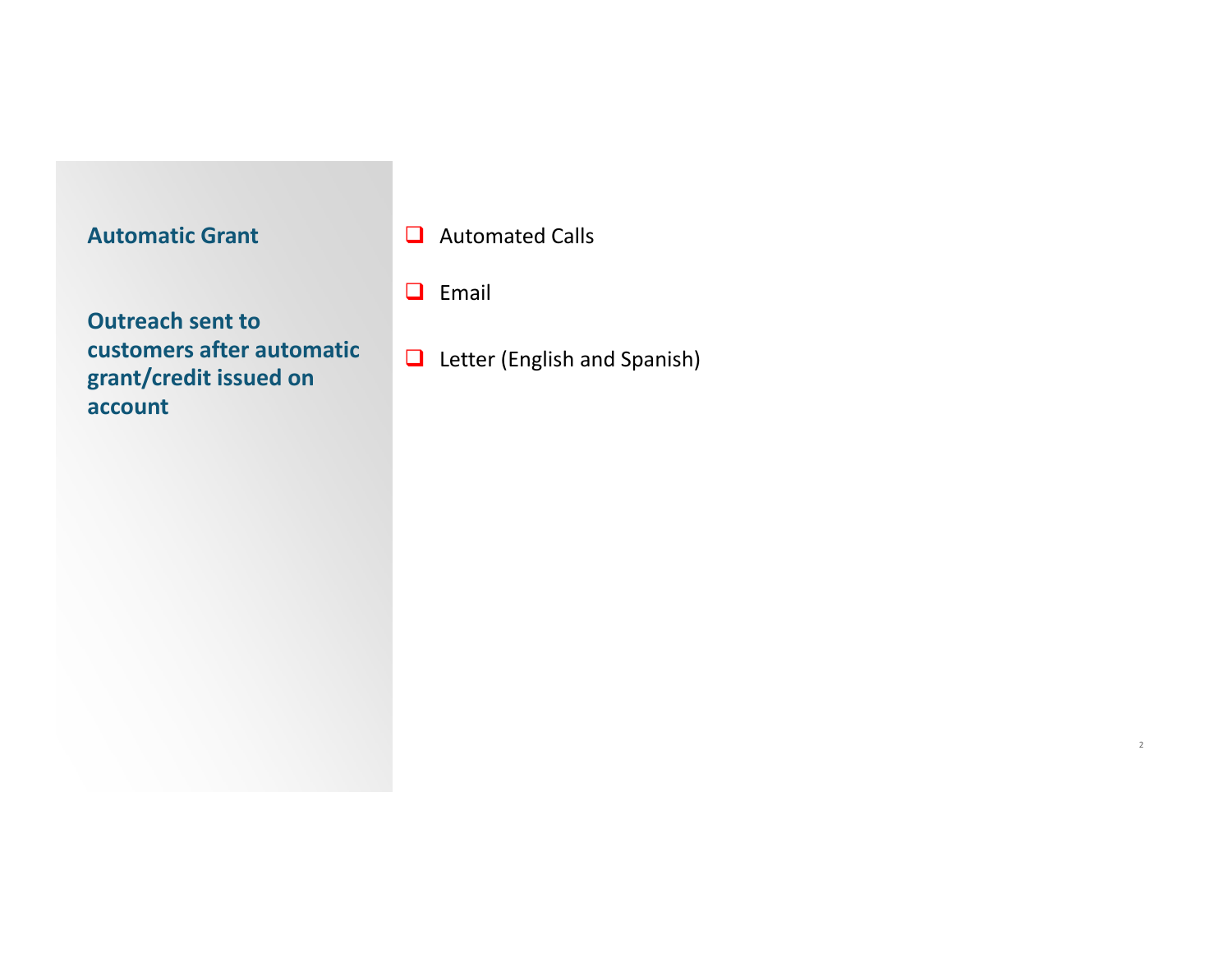# **Outreach sent tocustomers after automaticgrant/credit issued on account**

# **Automated Call Sample**

## Automatic Grant under \$1,500

This is Cascade Natural Gas calling with important information regarding your utility account. In an effort to help our customers who are experiencing financial difficulty, Cascade Natural Gas has applied <sup>a</sup> credit to your account through our Big Heart Grant. The past due amount on your last statement has been reduced to zero. Receiving this credit does not disqualify you from receiving additional assistance.

Account information can be found at customer.cngc.com. If you have any questions about the Big Heart Grant or are in need of additional assistance, please visit cngc.com/assistance or call our Customer Service Department at 888‐522‐1130, our agents are available Monday through Friday, 7:30am to 6:30pm. Thank you for being <sup>a</sup> valued customer.

### \$1,500 Automatic Grant

This is Cascade Natural Gas calling with important information regarding your utility account. In an effort to help our customers who are experiencing financial difficulty, Cascade Natural Gas has applied <sup>a</sup> credit to your account through our Big Heart Grant. Your past due balance has been reduced by \$1500.00. Receiving this credit does not disqualify you from receiving additional assistance.

Account information can be found at customer.cngc.com. If you have any questions about the Big Heart Grant or are in need of additional assistance, please visit www.cngc.com/assistance or call our Customer Service Department at 888‐522‐1130, our agents are available Monday through Friday, 7:30am to 6:30pm. Thank you for being <sup>a</sup> valued customer.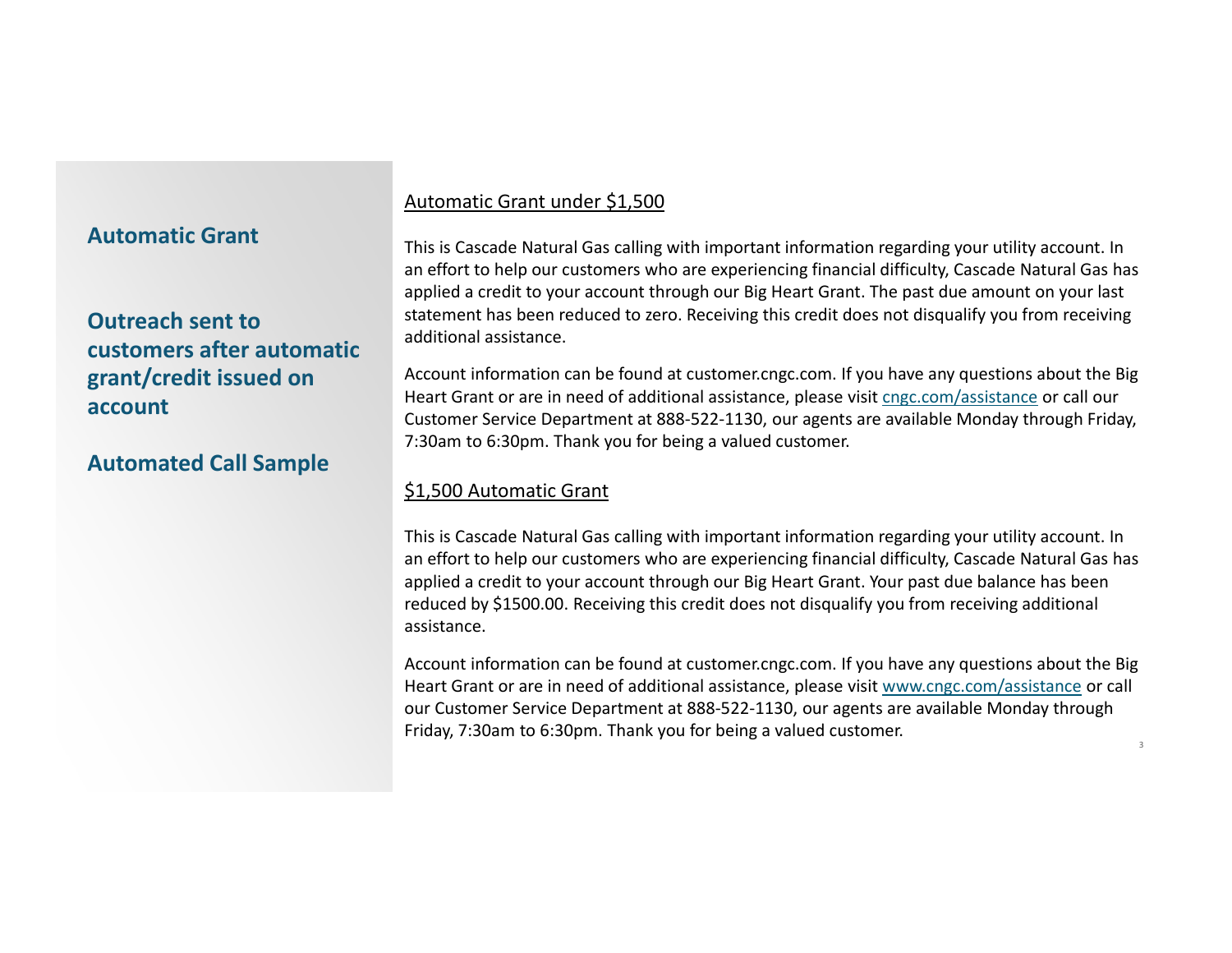**Outreach sent to** customers after automatic grant/credit issued on account

# **Email Sample**



We sincerely hope this is a help to you. Thank you for being a valued customer.

**CLICK HERE FOR INFOMATION ON ADDITIONAL FINANCIAL ASSISTANCE PROGRAMS**   $\Delta$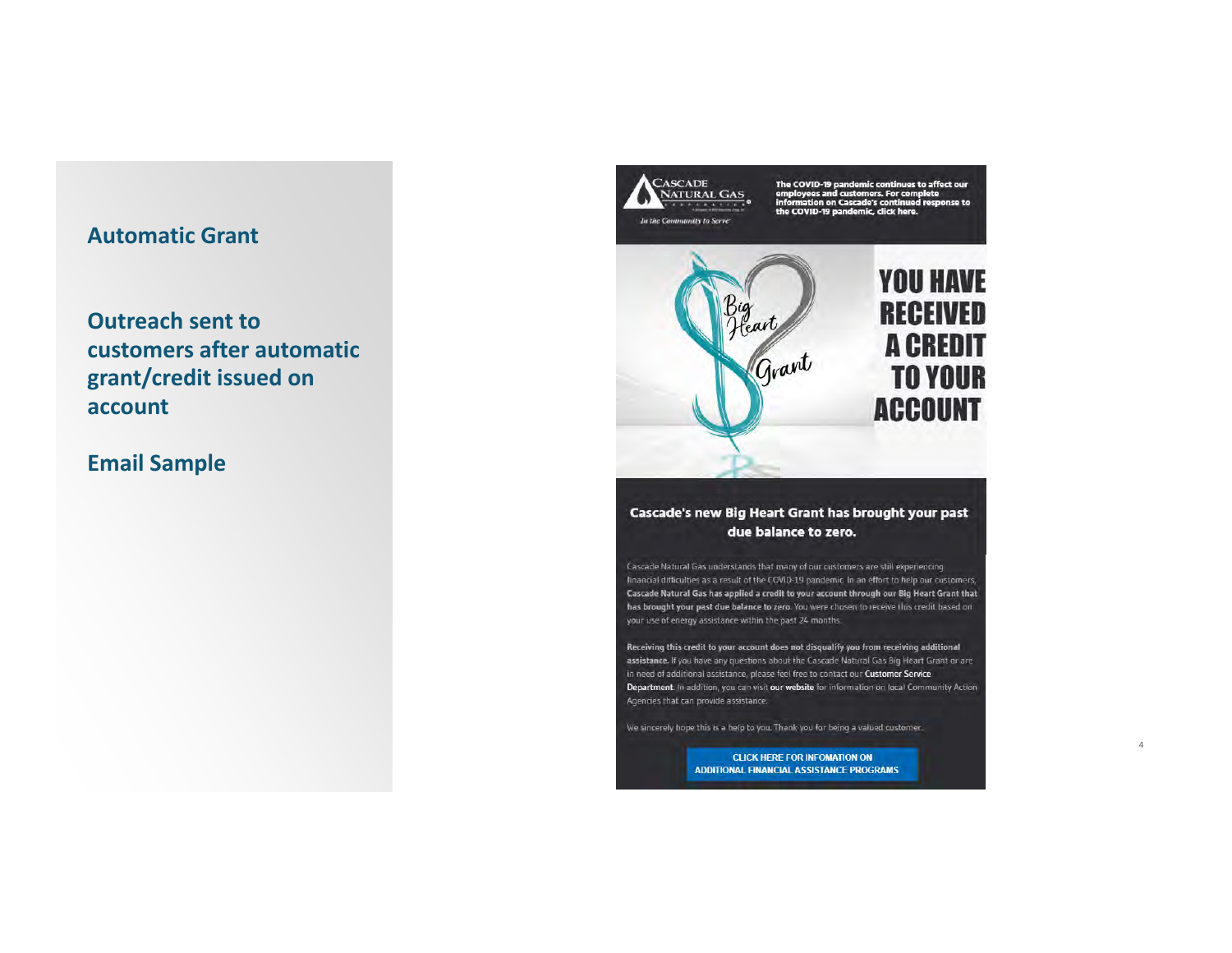**Outreach sent tocustomers after automaticgrant/credit issued on account**

### **Letter Sample**

**Sent in English and Spanish**



8113 W Grandridge Blvd *Ke-nnewick, WA 99336-71 66*  888-522-1130 / www.cngc.com

## Important Notice Regarding Your Account



Dear Customer-

Cascade Natural Gas understands that many of our customers are still experiencing financial difficulties as a result of the COVID-19 pandemic. In an effort to help our customers, **Cascade** Natural Gas has applied a credit to your account through our Big Heart Grant tha<mark>t</mark> may have brought your current past due amount to zero. You were chosen to receive this credit based on your use of energy assistance within the past 24 months.

Receiving this credit to your account does not disqualify you from receiving additional assistance. If you have any questions about the Cascade Natural Gas Big Heart Grant or are in need of additional assistance, please feel free to contact us at the Customer Service number below. In addition, you can visit <u>www.cngc.com/assistance</u> or scan the QR code below with your mobile device for information on local Community Action Agencies that can provide assjstance.

We sincerely hope this is a help to you. Thank you for being a valued customer.

Cascade Natural Gas Corp.

Customer **Sarvica** 888-522-1130 M onday-Friday I 7:30 **a.m.** - 6:30 p.m.

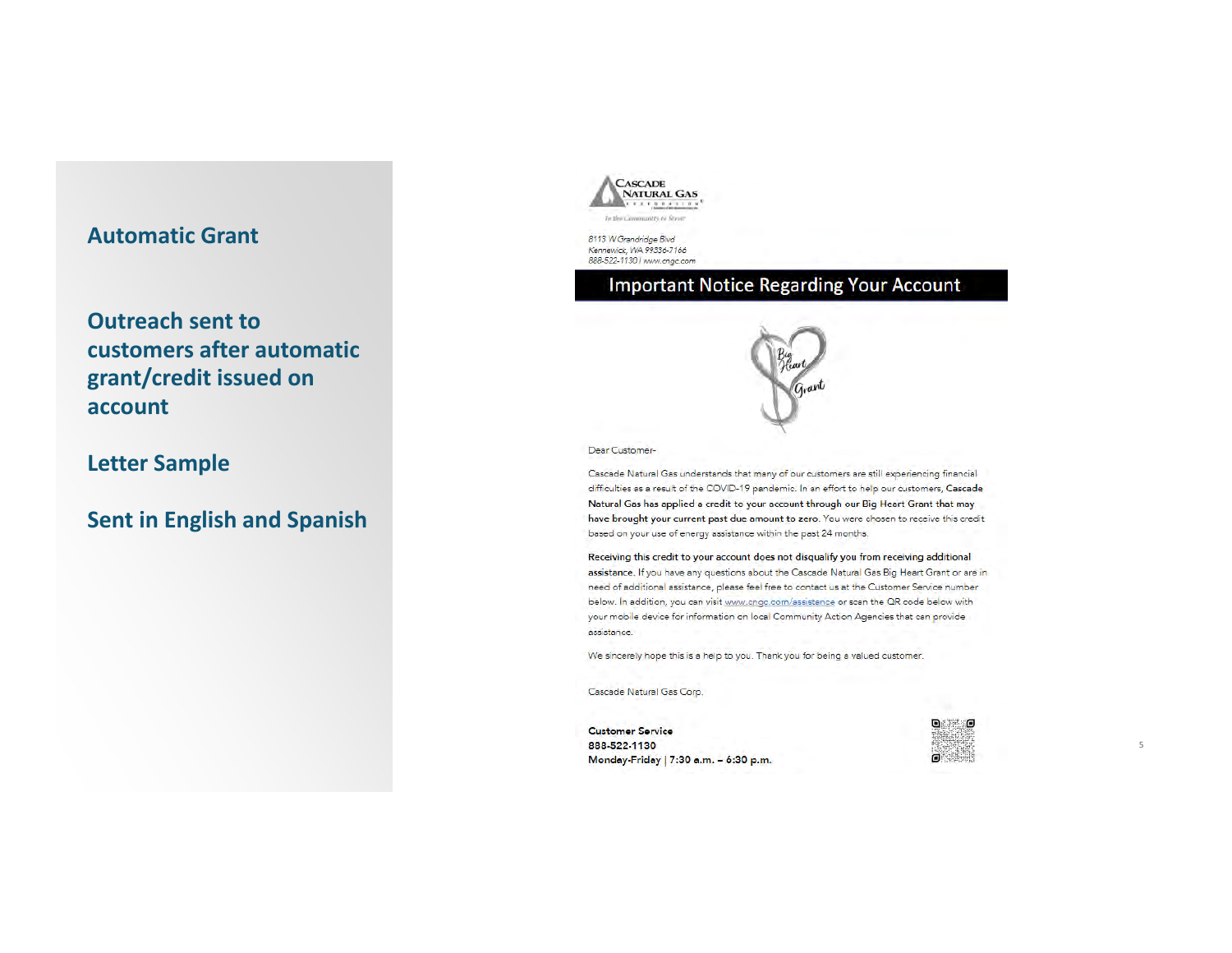**Outreach targeted to** *all* **customers**

Company website – www.cngc.com – can be translated into Spanish, Chinese, Indonesian, Japanese, Korean, Vietnamese, Russian, and Ukrainian



https://www.cngc.com/customer-service/low-income-assistance-programs/

6

 $\Box$  Company Press Release issued on 4/5/21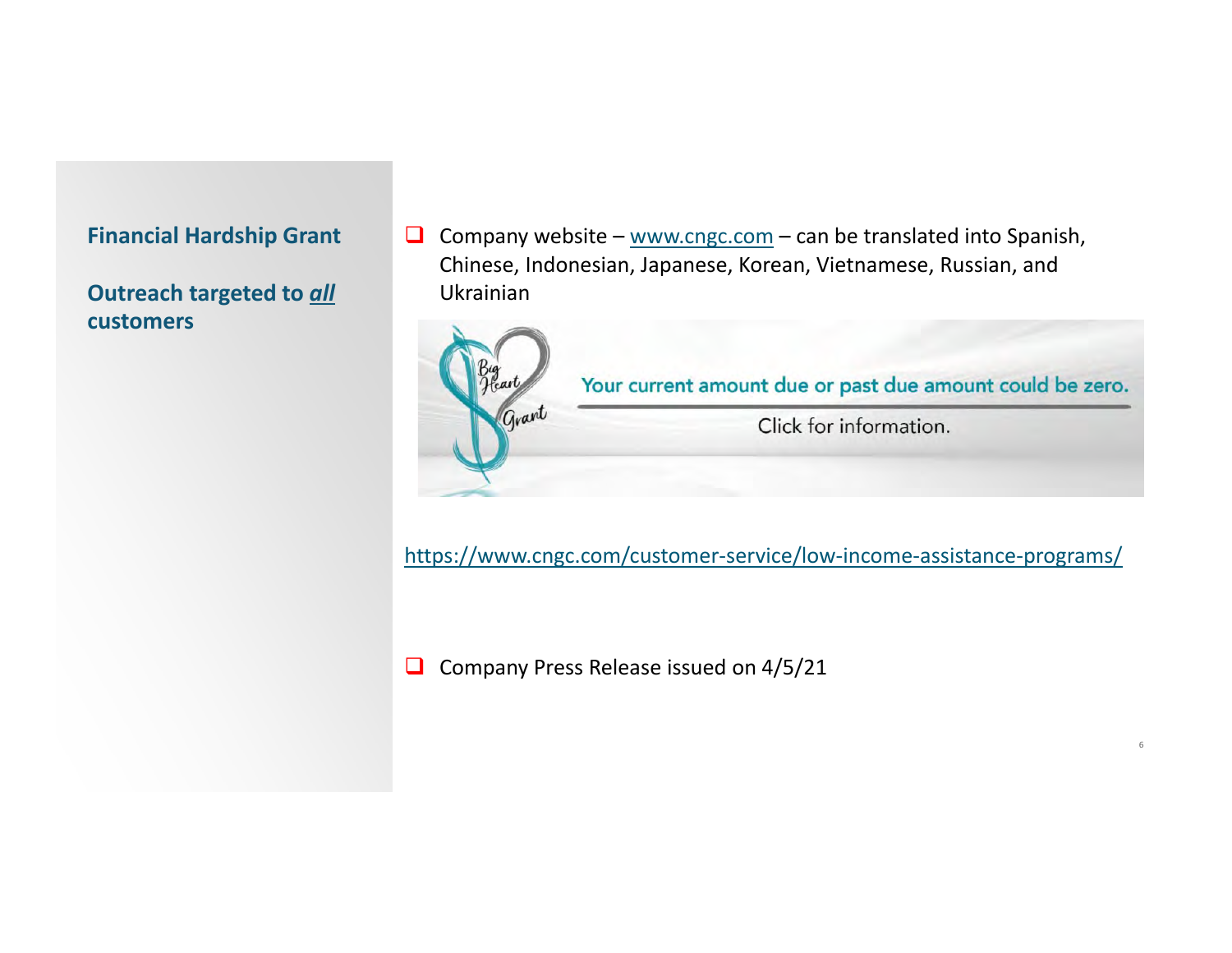

**Outreach targeted to** *all* **customers**

- Social Media
	- **Q** Facebook
	- **u** Twitter
	- **I** Instagram



7

### Google Ads

 $\Box$  Radio – pending additional review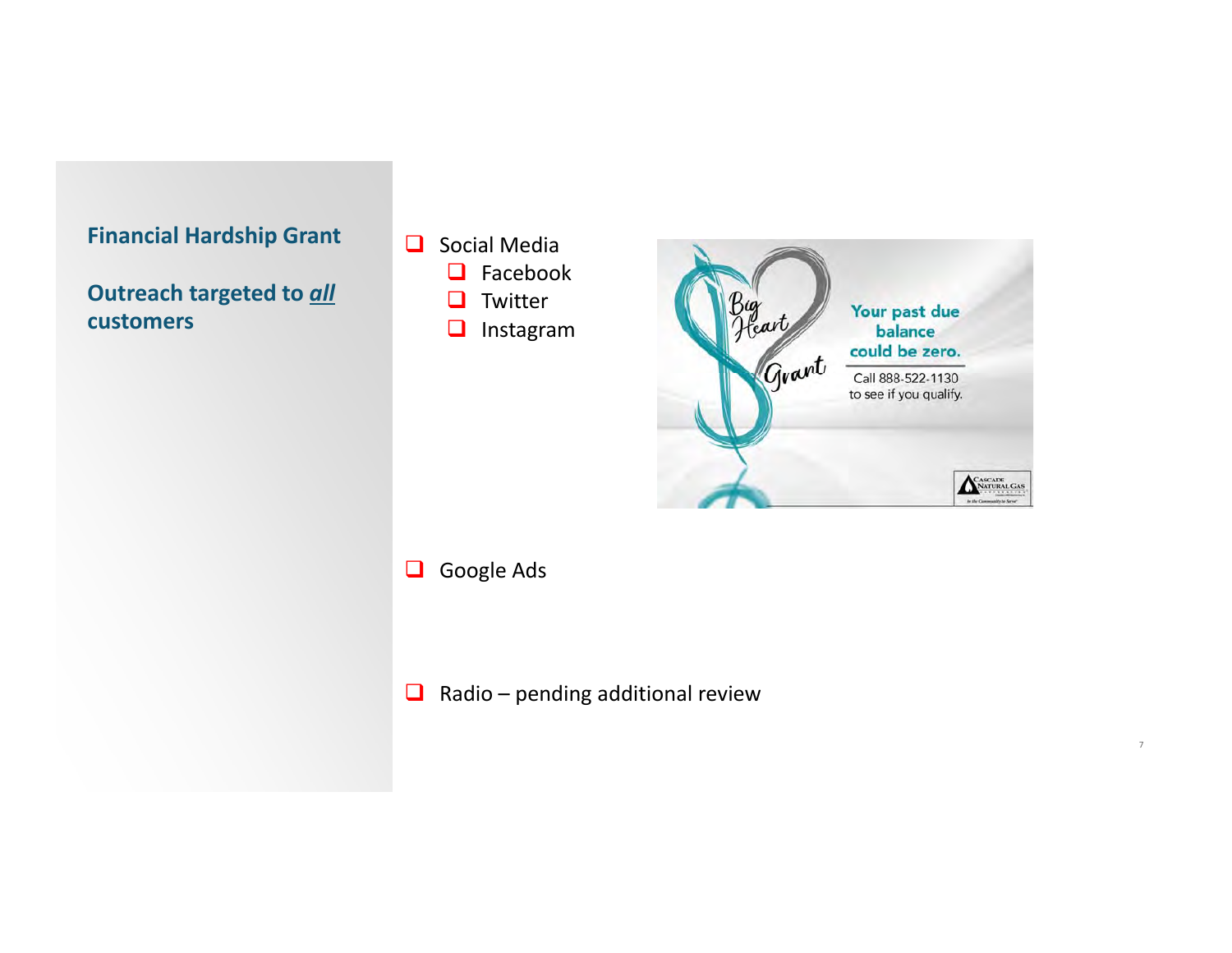| <b>Financial Hardship Grant</b>                                     | <b>Automated Calls</b><br>$\Box$              |  |
|---------------------------------------------------------------------|-----------------------------------------------|--|
| <b>Outreach targeted to</b><br>customers with a past due<br>balance | <b>Bill Onserts</b><br>l 1                    |  |
|                                                                     | Email<br>Ш                                    |  |
|                                                                     | Letters (English and Spanish)<br>$\Box$       |  |
|                                                                     | Manual Outbound Calls by CNG Credit Team<br>❏ |  |
|                                                                     | Door Tags (English and Spanish)<br>❏          |  |
|                                                                     |                                               |  |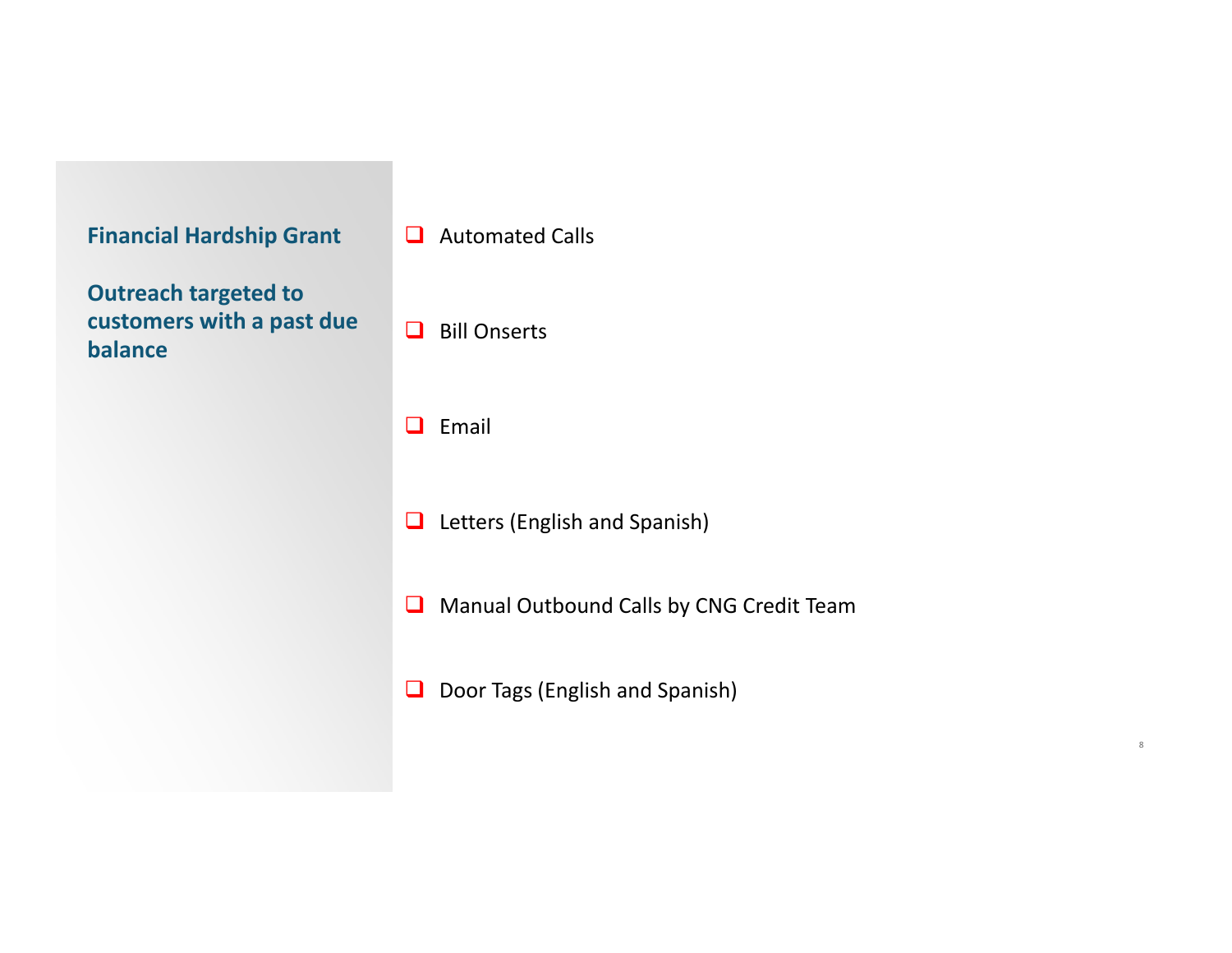# **Outreach targeted to customers with <sup>a</sup> past due balance**

#### $\Box$ Automated Calls

This is Cascade Natural Gas calling with important information regarding your natural gas account. Customers who are experiencing financial difficulties may qualify for assistance through our newly created Big Heart Grant that could bring their past due balance to zero.

We hope you will consider contacting us to find out if you qualify to receive this no string attached assistance that is currently available. Call our Customer Service Department at 888‐522‐ 1130, our agents are available Monday through Friday, 7:30am to 6:30pm. Thank you for being <sup>a</sup> valued customer.

 $Q$ 

#### $\Box$ Bill Onserts

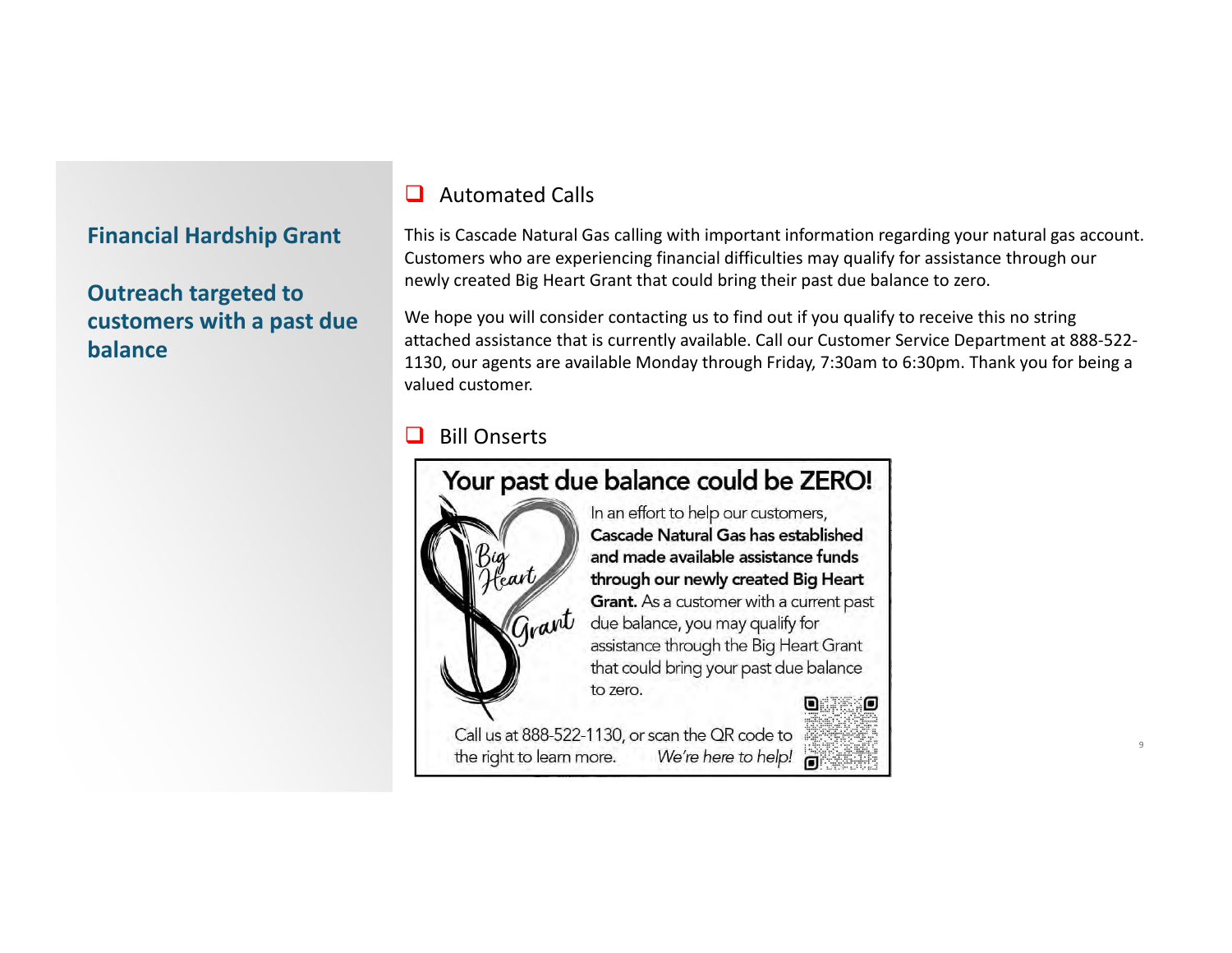**Outreach targeted to** customers with past due **balances** 

## **Email Sample**



#### Cascade's new Big Heart Grant could pay-off your past due balance.

Cascade Natural Gas understands that many of our customers are still experiencing financial difficulties as a result of the COVID-19 pandemic. In an effort to help our customers, Cascade Natural Gas has established and made available assistance funds through our newly created Big Heart Grant. As a customer with a current past due balance, you may qualify for assistance through the Big Heart Grant that could bring your current past due

Call our Customer Service Department at 888-522-1130, Monday through Friday, 7:30 am to 6:30 pm to inquire about receiving assistance through the Big Heart Grant. Receiving this assistance does not disqualify you from receiving further assistance or assistance from other organizations. If you are in need of additional assistance, click the button below for information on local Community Action Agencies that can help.

We sincerely hope you will take advantage of this no-strings-attached help from Cascade Natural Gas. Thank you for being a valued customer.

> **CLICK HERE FOR INFOMATION ON** ADDITIONAL FINANCIAL ASSISTANCE PROGRAMS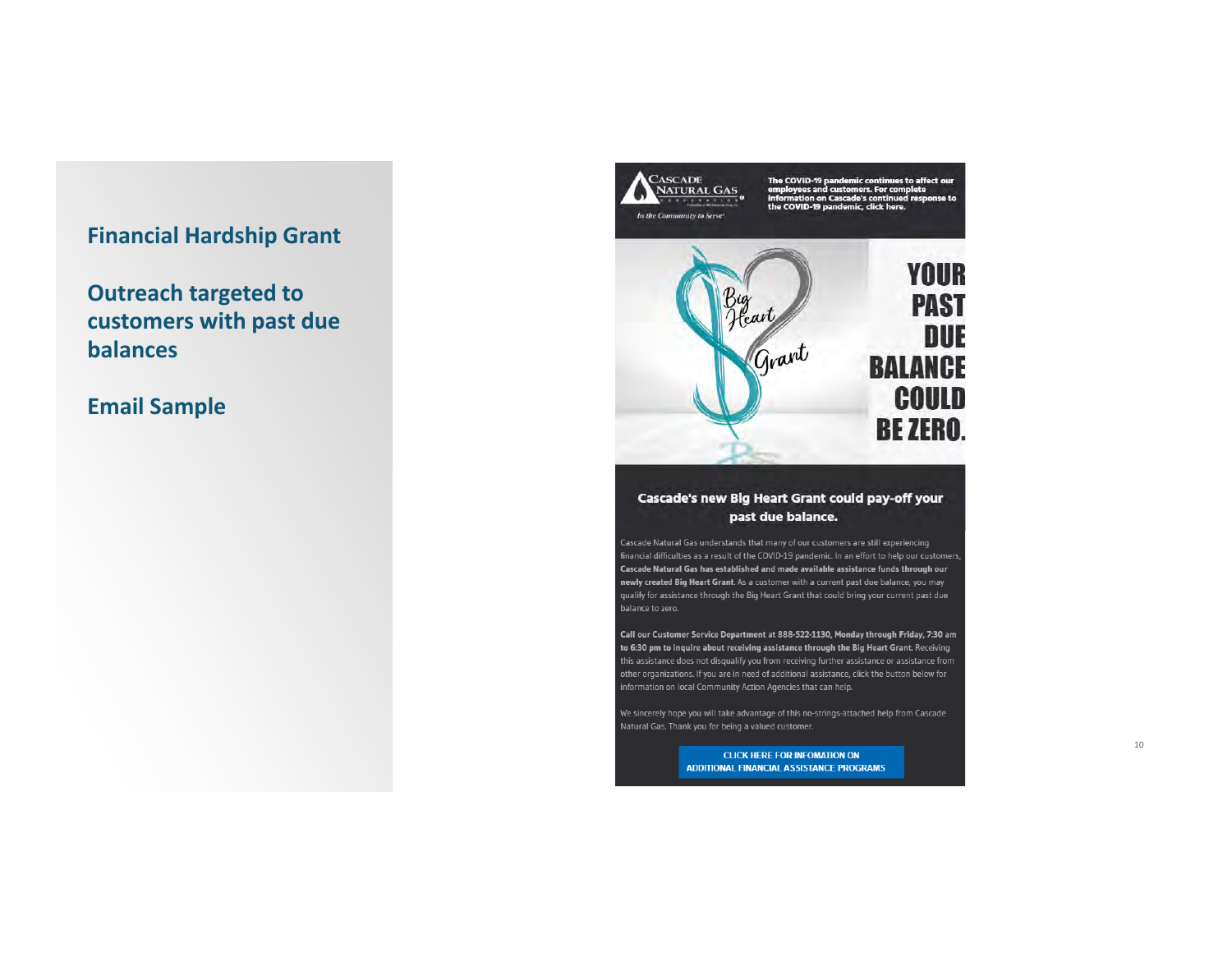**Outreach targeted to customers with past due balances**

**Letter Sample**

**Sent in English and Spanish**



8113 *W Grandridge Blvd* Kennewick, WA 99336-7166 888-522-1130 / www.cngc.com

## Important Information Regarding Your Account



Dear Customer-

Cascade Natural Gas understands that many of our customers are still experiencing financial difficulties as a result of the COVID-19 pandemic. In an effort to help our customers, **Cascade** Natural Gas has established and made available assistance funds through our newly **created Big Heart Grant.** As a customer with a current past due balance, you may qualify for assistance through the Big Heart Grant that could bring your past due balance to zero.

Call our Customer Service Department at the number below to inquire about receiving assistance through the Big Heart Grant. Receiving this assistance does not disqualify you from receiving further assistance or assistance from other organizations. If you are in need of additional assistance, visit <u>www.cngc.com/assistance</u> or scan the QR code below with your mobile device for information on local Community Action Agencies that can help.

We sincerely hope you will take advantage of this no-strings-attached help from Cascade . Natural Gas. Thank you for being a valued customer.

Cascade Natural Gas Corp.

Customer **Service** 888-522-1130 M onday-Friday 17:30 **a.m.** - 6:30 p.m .

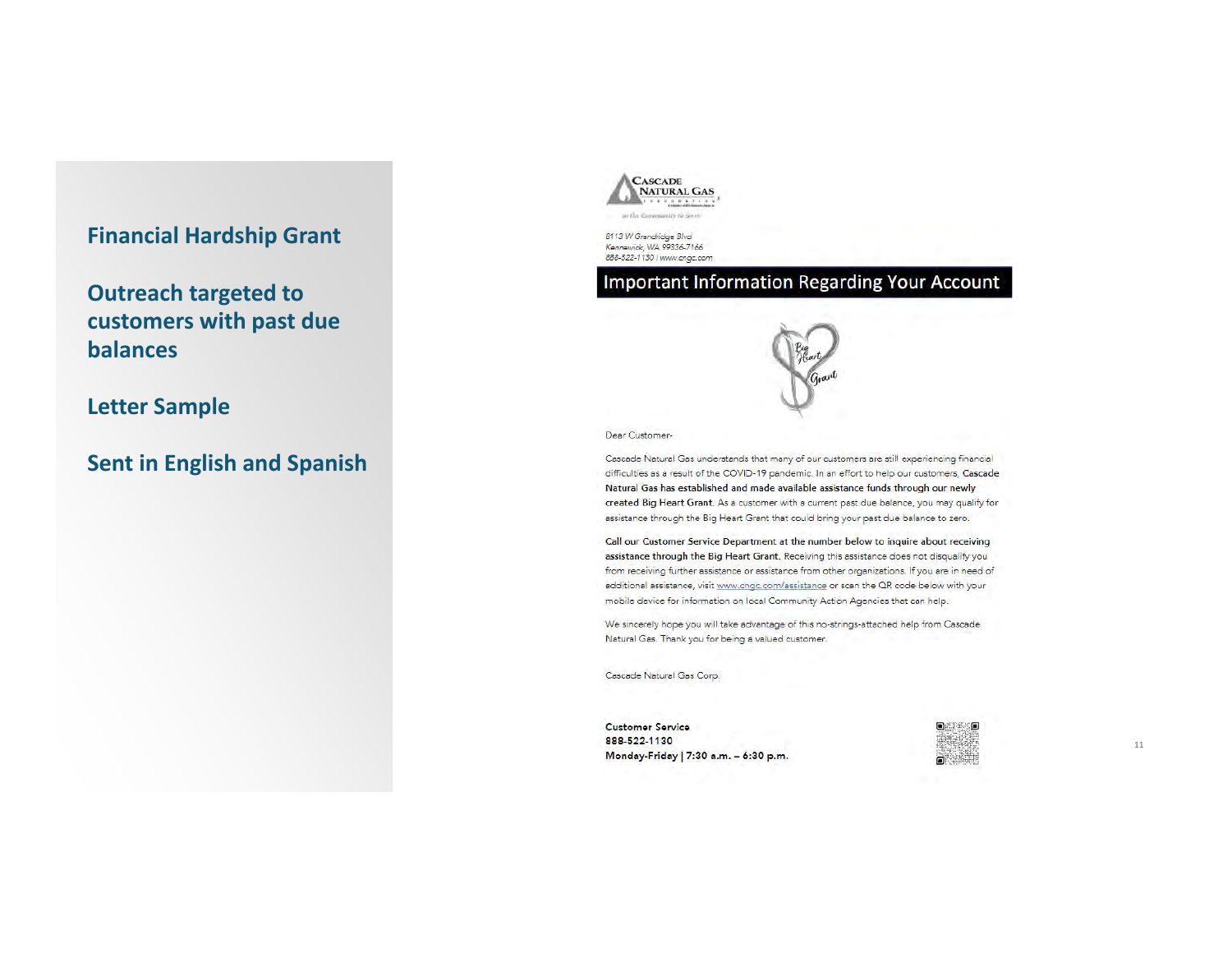**Outreach targeted to customers with past due balances**

# **Door Tag Sample**

**Provided in English and Spanish**

# **Important Information Regarding Your Cascade Natural Gas Account**

Cascade Natural Gas understands that many of our Oregon customers are still experiencing financial difficulties as a result of the COVID-19 pandemic. In an effort to help our



customers, **Cascade Natural Gas has established and made available assistance funds through our newly created Big Heart Grant.**  As a customer with a current past due balance, you may qualify for assistance through the Big Heart Grant that could bring your past due balance to zero.

**Call our Customer Service Department at the number below to inquire about receiving** 

**assistance through the Big Heart Grant.** Receiving this assistance does not disqualify you from receiving further assistance or assistance from other organizations. If you are in need of additional assistance, visit www.cngc.com/assistance for information on local Community Action Agencies that can help.

We sincerely hope you will take advantage of this no-stringsattached help from Cascade Natural Gas. Thank you for being a valued customer.



*In the Community to Serve* 

www.cngc.com **f o y** in **c** 

**Customer Service** 888-522-1130 Monday-Friday

7:30 a.m. - 6:30 p.m.